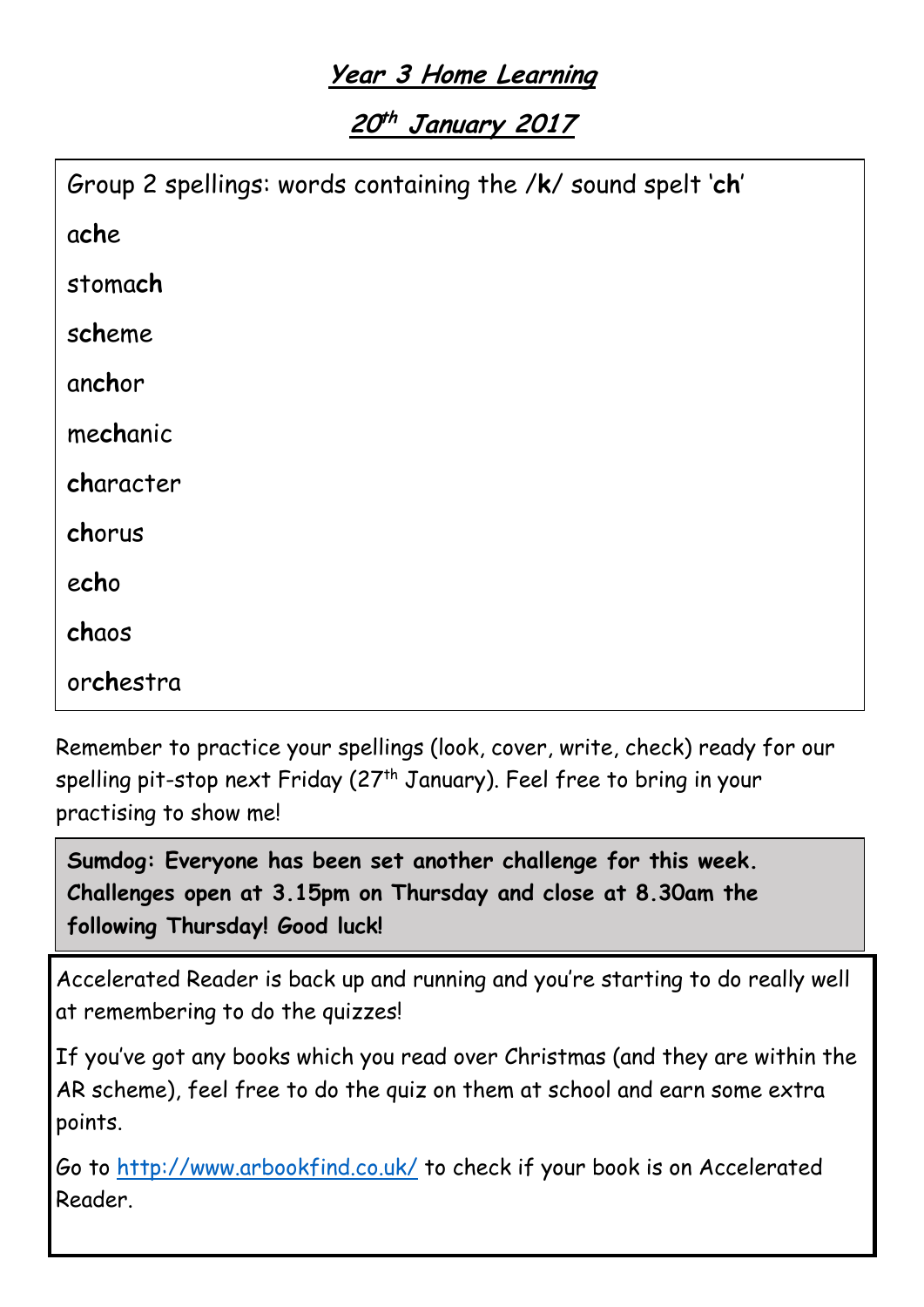## **Year 3 Home Learning**

**20 th January <sup>2016</sup>**

| Group 1 spellings: words containing the a-e split digraph sound |
|-----------------------------------------------------------------|
| cake                                                            |
| make                                                            |
| plane                                                           |
| flame                                                           |
| race                                                            |
| skate                                                           |
| game                                                            |
| place                                                           |
| face                                                            |
| snake                                                           |

Remember to practice your spellings (look, cover, write, check) ready for our spelling pit-stop next Friday (27<sup>th</sup> January). Feel free to bring in your practising to show me!

**Mathletics**: Keep checking the Mathletics website for any tasks which I have set. I will be checking.

Accelerated Reader is back up and running and you're starting to do really well at remembering to do the quizzes!

If you've got any books which you read over Christmas (and they are within the AR scheme), feel free to do the quiz on them at school and earn some extra points.

Go to<http://www.arbookfind.co.uk/> to check if your book is on Accelerated Reader.